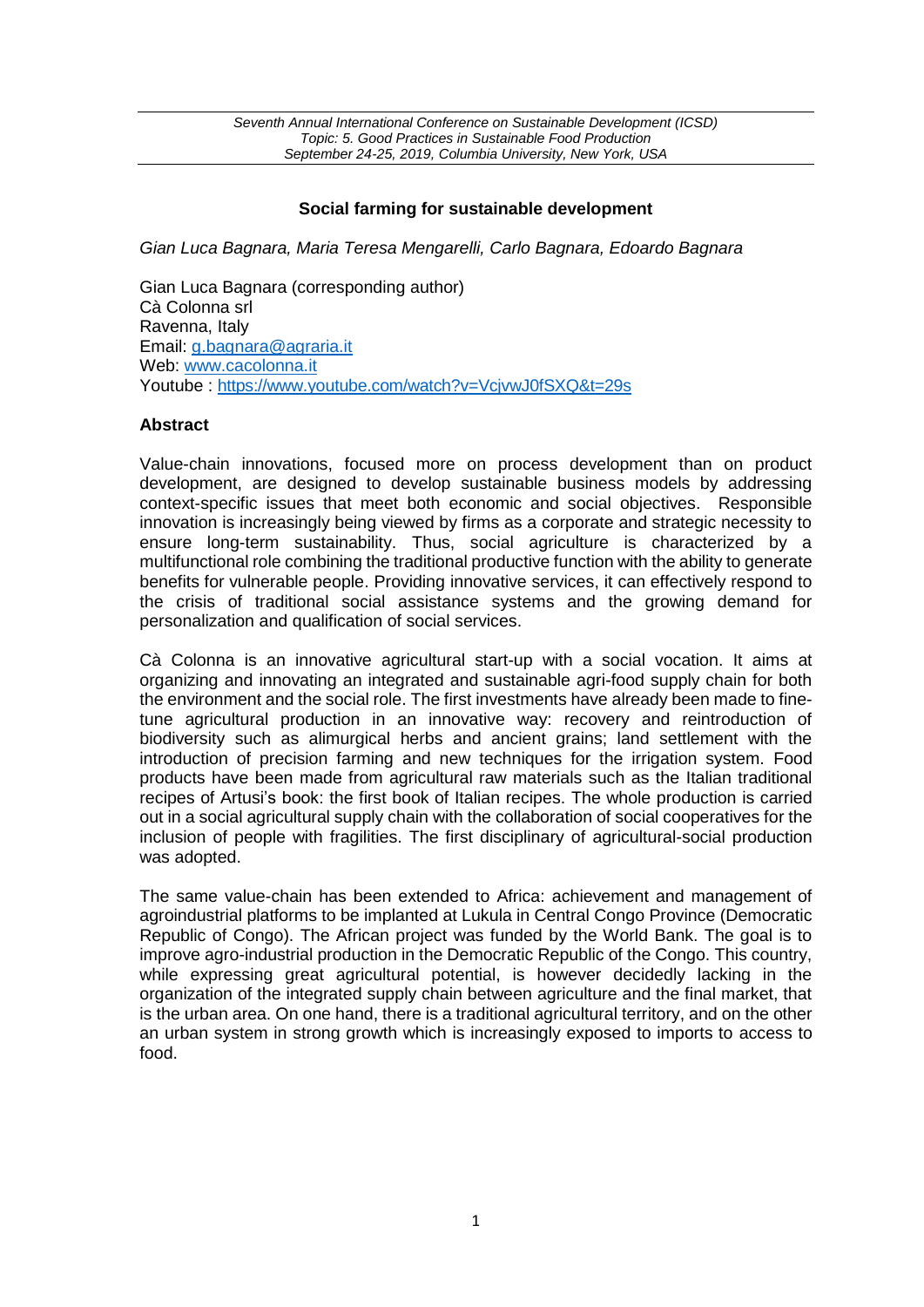### **1.Introduction**

**.** 

The current dominant supply chain is based on a linear model of short-term partnerships independent from the influence and interests of other members of the chain (suppliers, processors, retailers, and consumer). Price is the only parameter of evaluation. This model results highly inefficient with inability to respond to changes in supply and demand dynamics, with wasteful processes and environmental and social degradation.

A system of creating value requires closer cooperation and interaction between all stakeholders. Thus, the development of an agrifood value-chain depends on natural resources, human resources and their interactions representing the sustainability of the system (Bagnara, 1995).

Value-chain innovations focuses more on process development than on product development. They are designed to develop sustainable business models by addressing context-specific issues that meet both economic and social objectives. Responsible innovation is increasingly being viewed by firms as a corporate and strategic necessity to ensure long-term sustainability.

According to this objective, social agriculture is characterized by a multifunctional role combining the traditional productive function with the ability to generate benefits for vulnerable people, developing innovative services that can effectively respond to the crisis of traditional social assistance systems and the growing demand for personalization and qualification of social services. Briefly, social farming could aim to the following objectives:

a) social and work inclusion of workers with disabilities and disadvantages, as qualified by the EU Reg. n. 651/2014, included in rehabilitation and social support projects;

b) social services for local communities by using tangible and immaterial resources of agriculture; promotion of social and work inclusion, recreation and services for daily life;

c) services that support medical, psychological and rehabilitative therapies, aimed at improving the health conditions and the social, emotional and cognitive functions, applying activities with animals and the cultivation of plants;

d) environmental and food education, the protection of biodiversity, as well as the dissemination of knowledge about the territory through the organization of social and educational farms.

A theoretical debate on alternative economics (solidarity economy, de-growth, etc..) is also impacting the agroecology and sustainable food systems in rural and urban areas. Consequently, the sustainability is the approach to the whole agro-food system leading to a concept of food sovereignty<sup>1</sup> where the profile of consumer is substitute with the concept of citizen. Citizen have the rights to the food sovereignty that is to healthy and culturally appropriate produce through sustainable methods.

Consequently, food sovereignty and agroecology require the reconnection of the concepts of food and agriculture beyond geographical distance (Rabobank, 2012). Adopting a territorial approach to evaluate the agrifood system allows identifying the diversity of social actors and institutions involved in food production redesign the interdependencies in a virtuous way. For instance, a new concept of "Community of food and biodiversity of agricultural and food-related" is introduced by article 13 of the Italian Law 194/2015 "Provisions for the protection and enhancement of biodiversity for food and agriculture

 $1$  Food sovereignty could be defined as the right of peoples, communities, and countries to define their own agricultural, labour, fishing, food and land policies which are ecologically, socially, economically and culturally appropriate to their unique circumstances. It includes the true right to food and to produce food, which means that all people have the right to safe, nutritious and culturally appropriate food and to food-producing resources and the ability to sustain themselves and their societies. (http://www.foodsovereignty.org).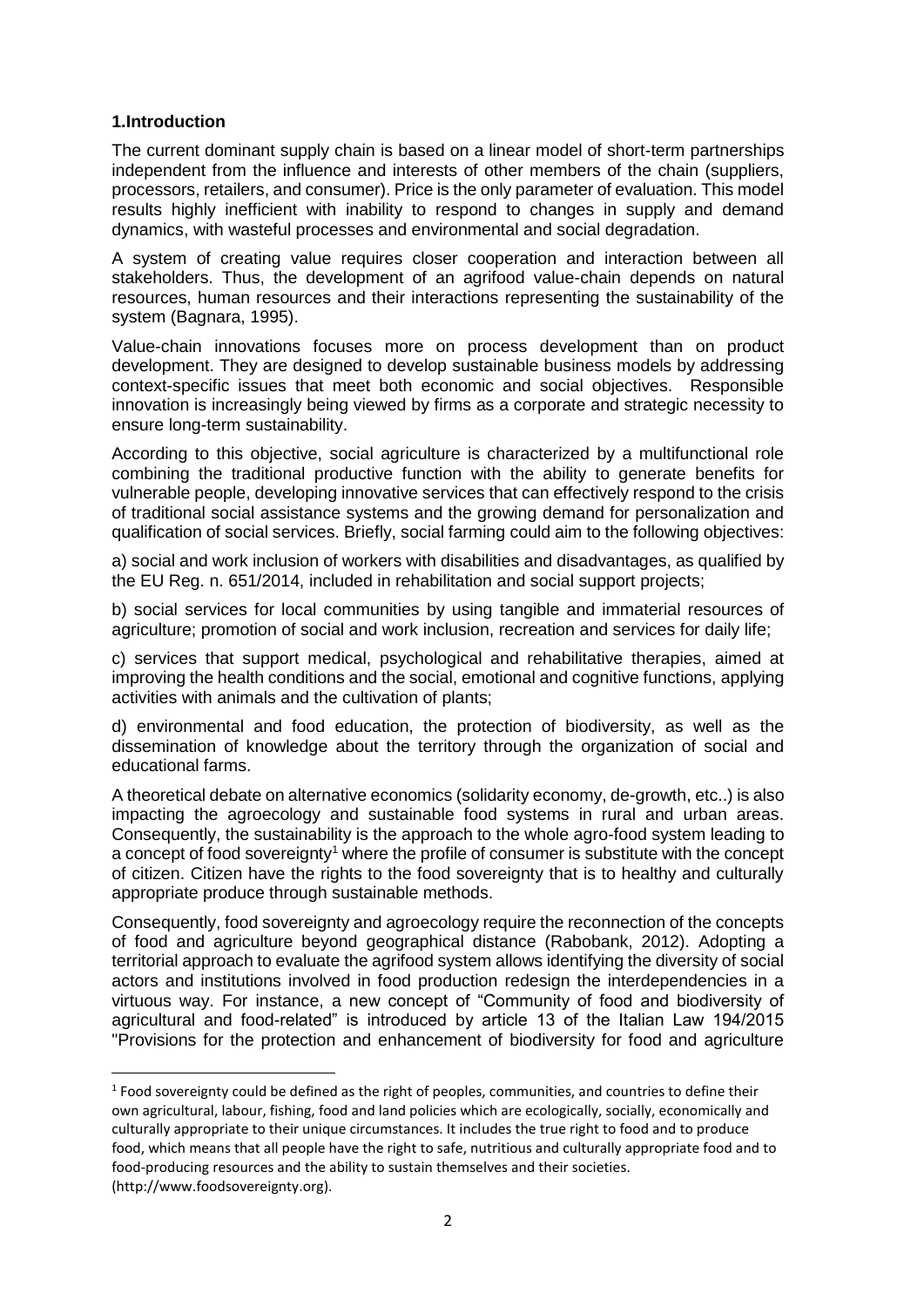interest." In according to this article, interests and collaborations from agreements between the main stakeholders about biodiversity of agricultural and food are defined as "food communities". That is biodiversity is not just a reserve but a value to be integrated into the socio-economic territory.

Briefly, sustainable agroecological models, including agro-biodiversity and social farming, need to be developed and embedded in an enabling socio-political and economic context leading to the concept of corporate responsibility. However, responsibility is viewed as a negative or costly externality of natural and social environment to the entrepreneurship, thus a positive and more challenging perspective is the notion of corporate value as an intangible asset the enterprise.

The aim of this paper is to define a theoretical framework to address social issues as part of the assets of sustainable agroecological models in order to move from a concept of protection to a value-chain generating value. A first part the paper is dedicated to focus on the concept of agri-food value-chain. A hedonic economic model is developed to connect production agro-ecosystem to identify the function of sustainability. The main idea is based on the role of sustainability as interaction between natural territory and economic territory that is market. A second part of the paper analyses applications of the theoretical framework to business models.

### **2.Theoretical framework of sustainability of development**

The value-chain is a link between the territory, of the agricultural production, and the final consumer: health of products and environment are the drivers of the sustainability of agriculture (food safety and environment); life styles of consumer shape the services to products; and corporate values are the driver to build trust with final consumer/citizen (food sovereignty).

Thus, this idea of sustainability includes the differentiation and recovery of biodiversity. The concept of biodiversity (figure 1) should not be restricted only to the genetic resources or conservation of threatened species. Biodiversity, indeed, is the variety of life and its processes: links between living organisms, ecosystems and landscapes. Consequently, three networks of biodiversity interact constituting a local system:

a) biodiversity of products based on genetic diversity - the variety of genetic among individual representatives of a species;

b) biodiversity of agro-ecosystems, based on the variety of ecosystem diversity, that is the variety of species and ecological functions and processes;

c) biodiversity of culture, based on historical process of accumulation of human stock, heritage, leading to the capability to use and manipulate the biodiversity and a sustainable respect of the ecosystem.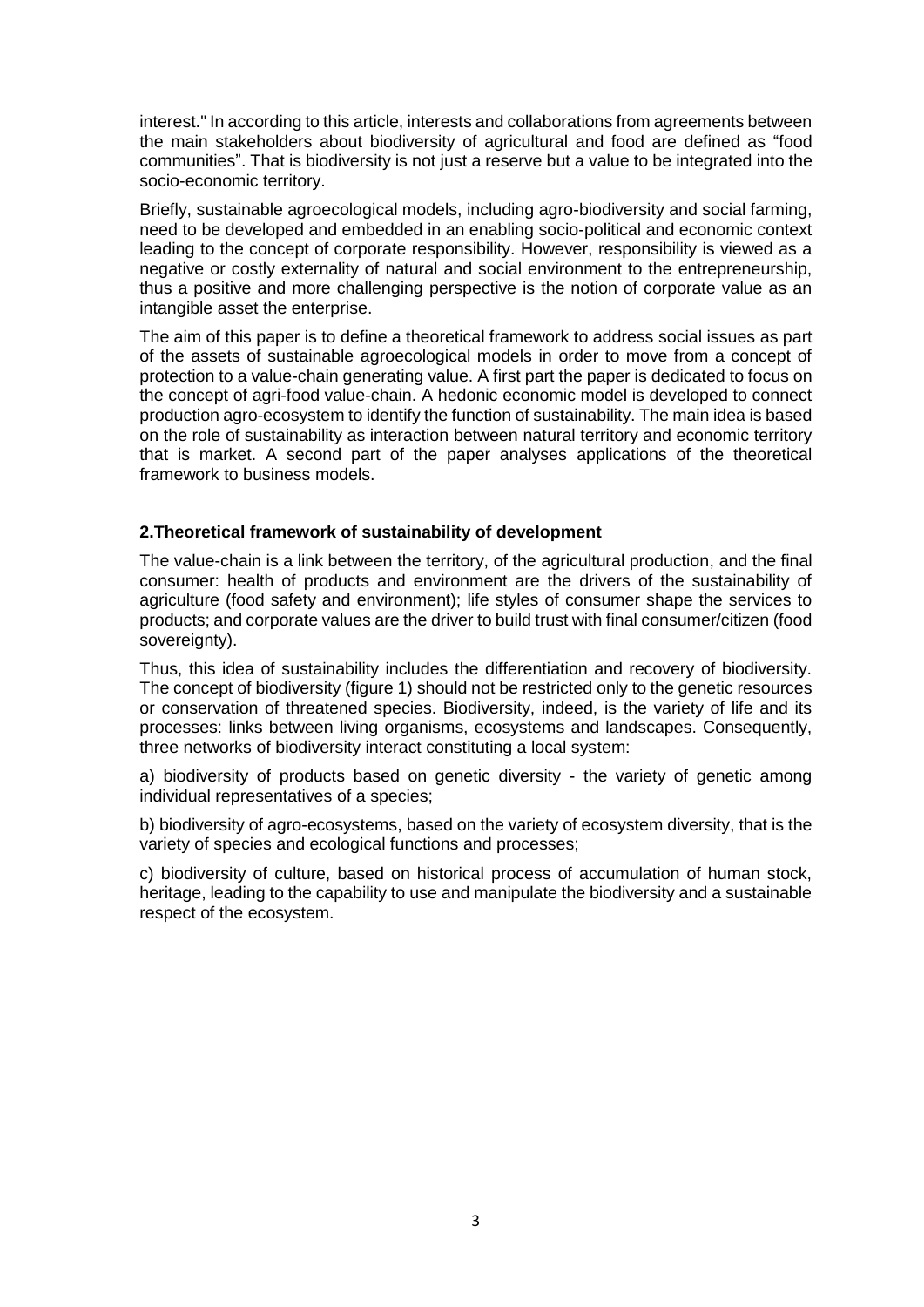Figure 1. A value-chain based on biodiversity



### *2.1. The conceptual model*

This conceptual framework is approached by hedonic demand theory and it is the further development of the model initially applied by Bagnara in 1995. Consequently, environmental features and social system affect changes in the local agrifood system as follows:

Let's take a territory with production chain A and agri-ecosystem B:

$$
Territory = (A + B)
$$

The objective aims to implement a strategy of development:

Territory  $_{dev} = (A+B)^2$ 

So, expanding it:

$$
(A+B)^2 = A^2 + B^2 + 2AB
$$

That is:

- $A^2$  $=$  capability of investments in the production sector A aimed at generating economic cash flow;
- $B<sup>2</sup>$ <sup>2</sup>= capability of tutelage of the agri-ecosystem B aimed at preserving natural resource;
- 2AB = *sustainability of the development* (integration of supply chain, network of enterprises, partnerships, joint ventures, etc…) where the public institutions and producers' organization should play a role of "enzyme" of the development in order to make it sustainable. This could be defined as the hedonic value of territory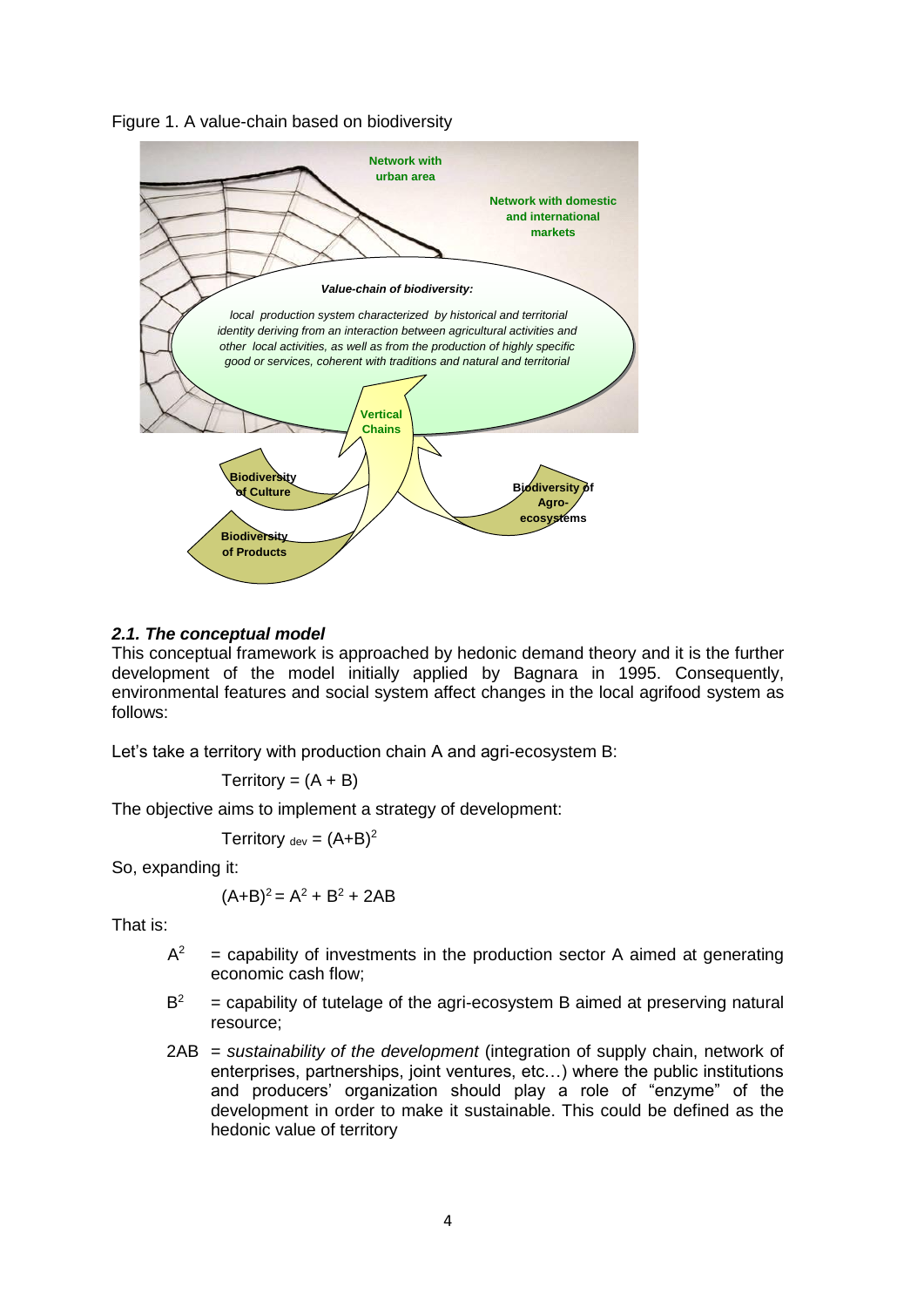Otherwise: if  $A^2 + B^2$  without 2AB, we have growth of A or strict tutelage of B but no sustainability in the long run. However, if a production sector prevails over the tutelage of the ecosystem:

$$
Territory_{\text{dev}} = (A - B)^2
$$

Expanding it:

$$
A^2 + B^2 - 2AB
$$

That is:

-2AB = *unsustainable development* = negative hedonic value of territory

According to these concept notes, a hedonic value model has been developed (Bagnara 1995). The food product (PROD<sub>food</sub>) is defined as the integration of agricultural production (PROD<sub>agr</sub>) and added services (PROD<sub>Serv</sub>):

$$
PROD_{food} = PROD_{agr} + PROD_{serv} \qquad (1)
$$

Natural resource endowment ( $RES<sub>natur</sub>$ ) is emerging increasingly important in agricultural production due to the decrease of public subsidies to agricultural production and the reduction of use of production inputs (chemicals, fertilizers, energy,..); this relationship is as follows:

$$
PROD_{\text{agr}} = f \left( \text{RES}_{\text{natur}} \right) \tag{2}
$$

Services (PROD<sub>Serv</sub>) are the element in food production which has increasing economic interest and can be identified in the spatial dimension of the distance between rural and urban areas (AREA<sub>rur-urb</sub>):

$$
PROD_{\text{Serv}} = f \left( \text{AREA}_{\text{rur-urb}} \right) \tag{3}
$$

Services play a direct role in the price clearing of the final food product (PRICE $_{\text{food}}$ ) so that:

$$
PRICE_{food} = f (PROD_{Serv})
$$
 (4)

On the whole, the differential rent of the agro-food production ( $RENT<sub>a</sub>$ <sub>0</sub> $1$ <sub>0</sub> $1$ <sub>0</sub> $1$ <sup>of</sup> a particular region is assumed to depend on the agricultural productivity (PROD $_{\text{aor}}$ ) and the food price ( $PRICE_{food}$ ) as follows:

$$
RENT_{agrifood} = f (PROD_{agr} + PRICE_{food})
$$
 (5)

Thus:

$$
RENT_{agrifood} = f (RES_{natur} + AREA_{rur-urb})
$$
 (6)

Hardly any of the market price reflects the true cost of a product including both production costs and external costs/assets like agro-biodiversity and social issues. Thus, a sustainable value chain should interact with the corporate assets and the value of territory.

The sustainability of an agri-food value-chain cannot be viewed just as a geographic position but it is related to relationships among flows and exchanges of human, material and intangible goods within the territory. The value of a location is due to the value of its exchanges linked to its specific spatial characteristics, that are intangibly transferable properties.

Each economic action is located within the relationship between human action and environmental characteristics of a territory. Indeed, the spatial dimension in the hedonic model is the interaction between the distance of agricultural production from urban area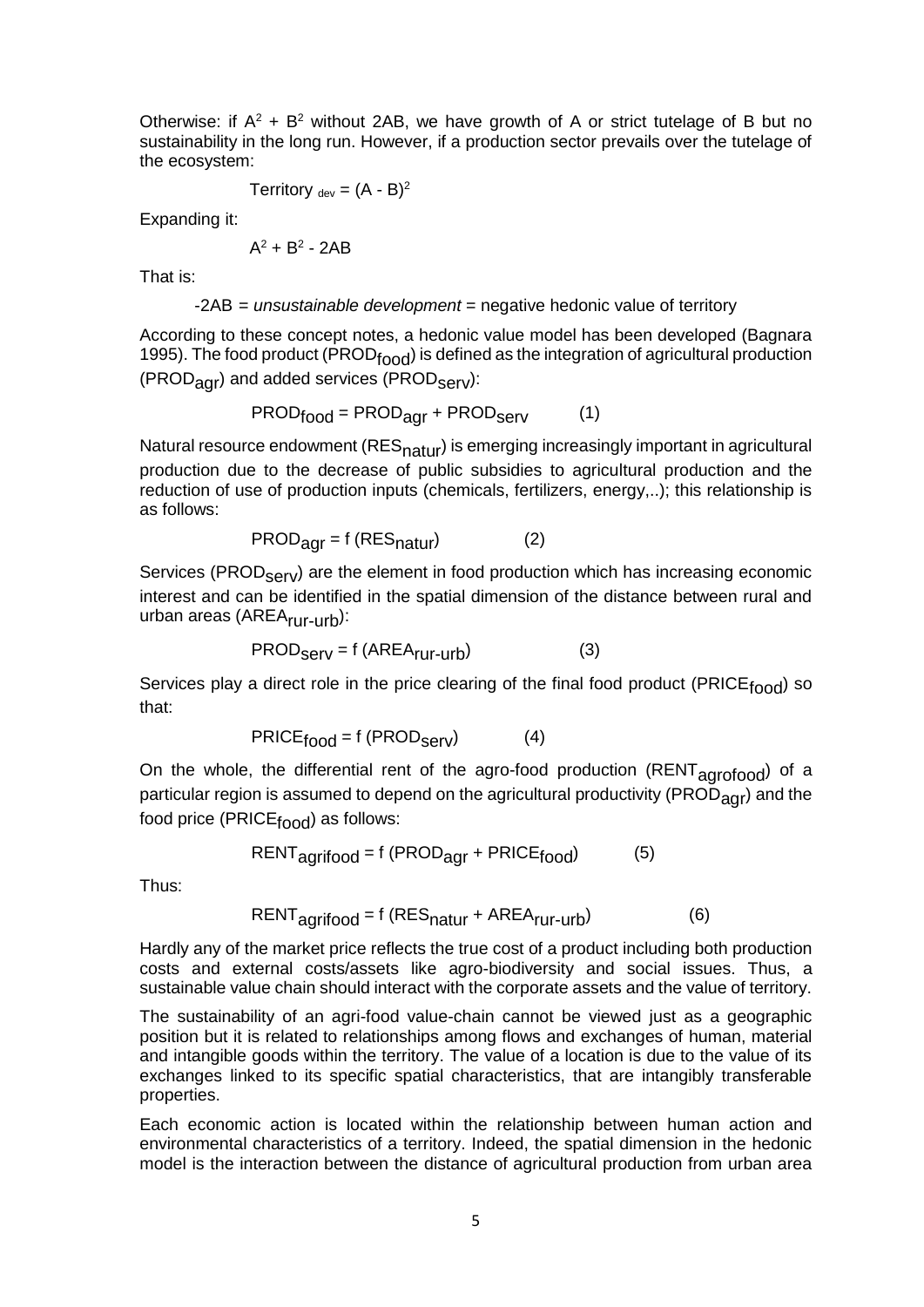and human resources. The interaction between these resources shows whether the system will remain stable over the years, that is sustainability.

Briefly, according to this hedonic economic model, the development of an agrifood valuechain depends on natural resources available (i.e., climate, agro-biodiversity, etc.), human resources (both managerial ability and service accessibility) and their interaction that represents the sustainability of the economic system. Indeed, the interaction between these resources shows whether the system will remain stable over the years.

### *2.2.Implications for a business approach of a sustainable value-chain*

The theoretical framework highlights the role of human resources and their interaction with natural resources as a strategic asset for mainstreaming agrobiodiversity in food valuechain. Thus, a sustainable value-chain requires a proper business management model with a vision that transcends the boundaries of the enterprise. Thus, the processes of social learning play a major role where stakeholders are connected in flexible networks and where the capacity and trust is developed to collaborate in a wide range of formal and informal relationships from formal legal structures and contracts to informal, voluntary agreements (Pahl-Wostl C., 2009).

This paper, indeed, proposes to replace the concept of parameter-control with the idea of synergy measured by interaction. Applying it to the agrifood value-chain, territorial assets and socio-technological assets are the areas to interact (figure 2). Corporate value is thus the final step of a value-chain based on partnering for sustainability.

Resources, technology and access to market are the three assets of corporate value within a sustainable value-chain. Resources are already in the local territory, like natural and human and institutional resources. Technology and related knowhow are achievable in the world market, but they have to be adopted and adapted to local territorial systems with respect to natural resources. The interaction process integrates these two assets to access markets organizing an integrated value-chain (production, processing, logistic and marketing) representing the sustainability of the economic process.

The innovation systems approach should involve a larger number of stakeholders in order to be an effective open innovation system<sup>2</sup>. Research is no longer the only source of innovation (Martin A., 2013) but a contributing factor and it is also used to verify the relevance of innovative ideas or overcome obstacles. Innovation is now less the result of a breakthrough knowledge and more the result of mobilising and adapting existing knowledge in different forms. It comes more from an interactive, bottom-up and social process than from the dissemination of scientific results.

Switching to a new value-chain model requires a dedicated supply chain with closer cooperation to transform the partnerships from transactional ones, that are centred around chasing price, to a system focused on creating value (Sherrard J., 2013). A closer cooperation, that is interaction, involves both the supply chain with suppliers, origin governments and NGO's, and across the supply chain with other manufacturers. Food retailers will primarily focus on making, in cooperation with suppliers, the whole supply chain more sustainable.

**.** 

<sup>&</sup>lt;sup>2</sup> "Open innovation is the use of purposive inflows and outflows of knowledge to accelerate internal innovation, and expand the markets for external use of innovation, respectively. [This paradigm] assumes that firms can and should use external ideas as well as internal ideas, and internal and external paths to market, as they look to advance their technology." Henry Chesbrough, Open Innovation: Researching a New Paradigm (2006)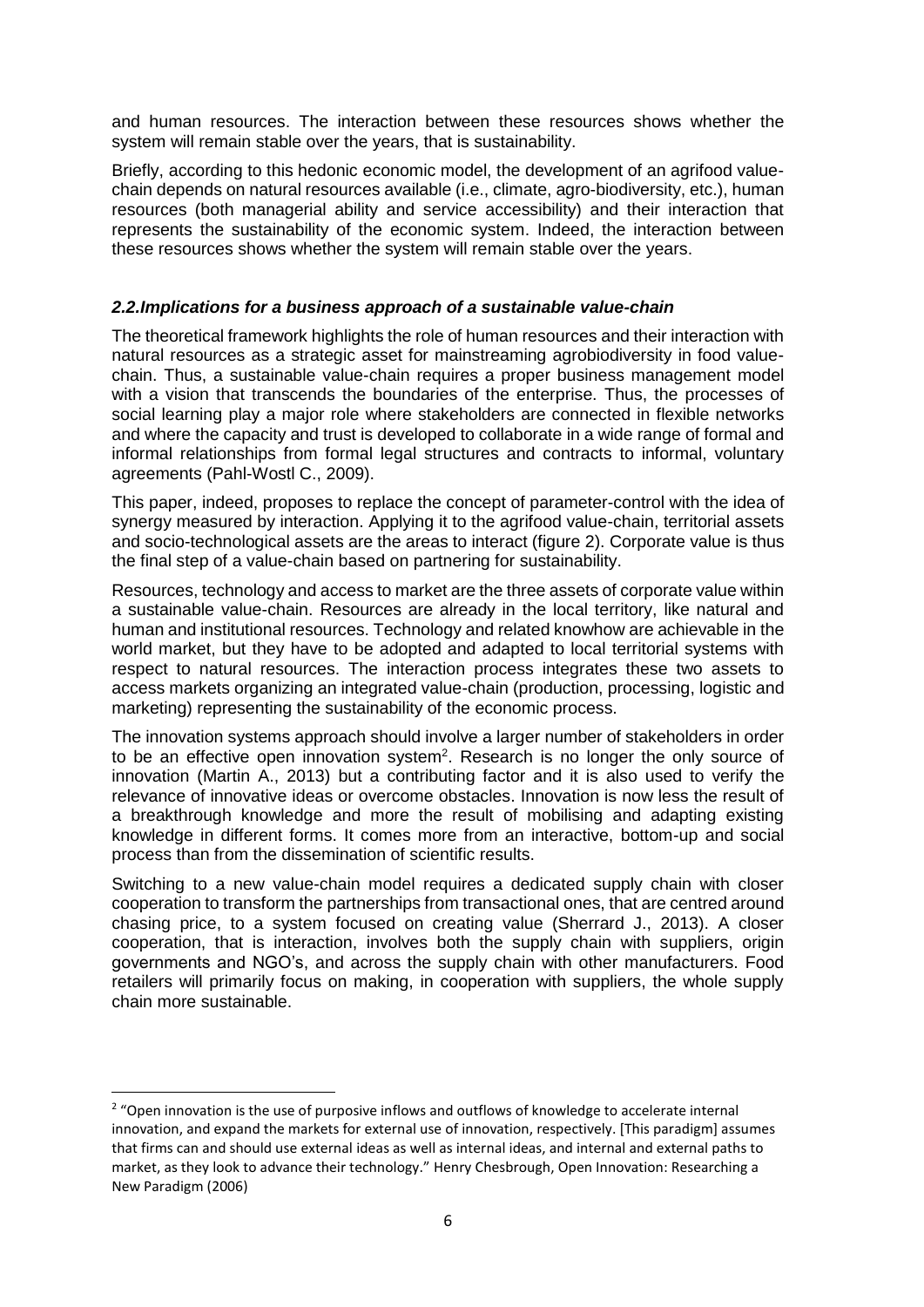#### Figure 2. Partnership for sustainability

#### **RESOURCES**

Partnership with local communities; land, sun, human resources, extension services

#### **ACCESS**

**(joint venture to market)** Value Chain: Production + Logistic + Processing + Marketing

**Consumer** 

### **TECHNOLOGY**

farmers; supply chain, programming, technology, project and quality management, training, ….

For that purpose, market and policy strategies are synthetized in a matrix in figure 3. Market strategies are articulate in globalization, to approach global market, and regionalization to focus on local markets. On the other side, policy aims to manage crisis and searching solution, that is a reactive response, or looking for market driven solutions (proactive responses and holistic approach).

According to this matrix, the agenda of innovation is determined by main players or influential parties. Strategy of integration is pushed back and forth between the two (left and right) sides of the matrix: on the right-hand side, there is more flexibility between players, with much less on the left. Government, adopting a reactive approach, has to create market opportunities in a global market. Producers, adopting a proactive approach, should face the global market with innovation based on technology pulling. Further actors of the value chain are consumers with reactive approach but a focus on local market, that is a conservative approach, and micro and specific collaboration are pulling. NGOs are also promoting activities with a proactive approach focusing on localization. Thus, the interaction process can be based on the value chain of sustainable development and corporate values. Producer organizations, in order to integrated the value chain, have to interact with: a) governments and public institutions to exploit market opportunities in a global market; b) consumers (reactive approach) with focus specialization and segment on local markets; c) NGOs to anticipate (proactive approach) local market debates and issues.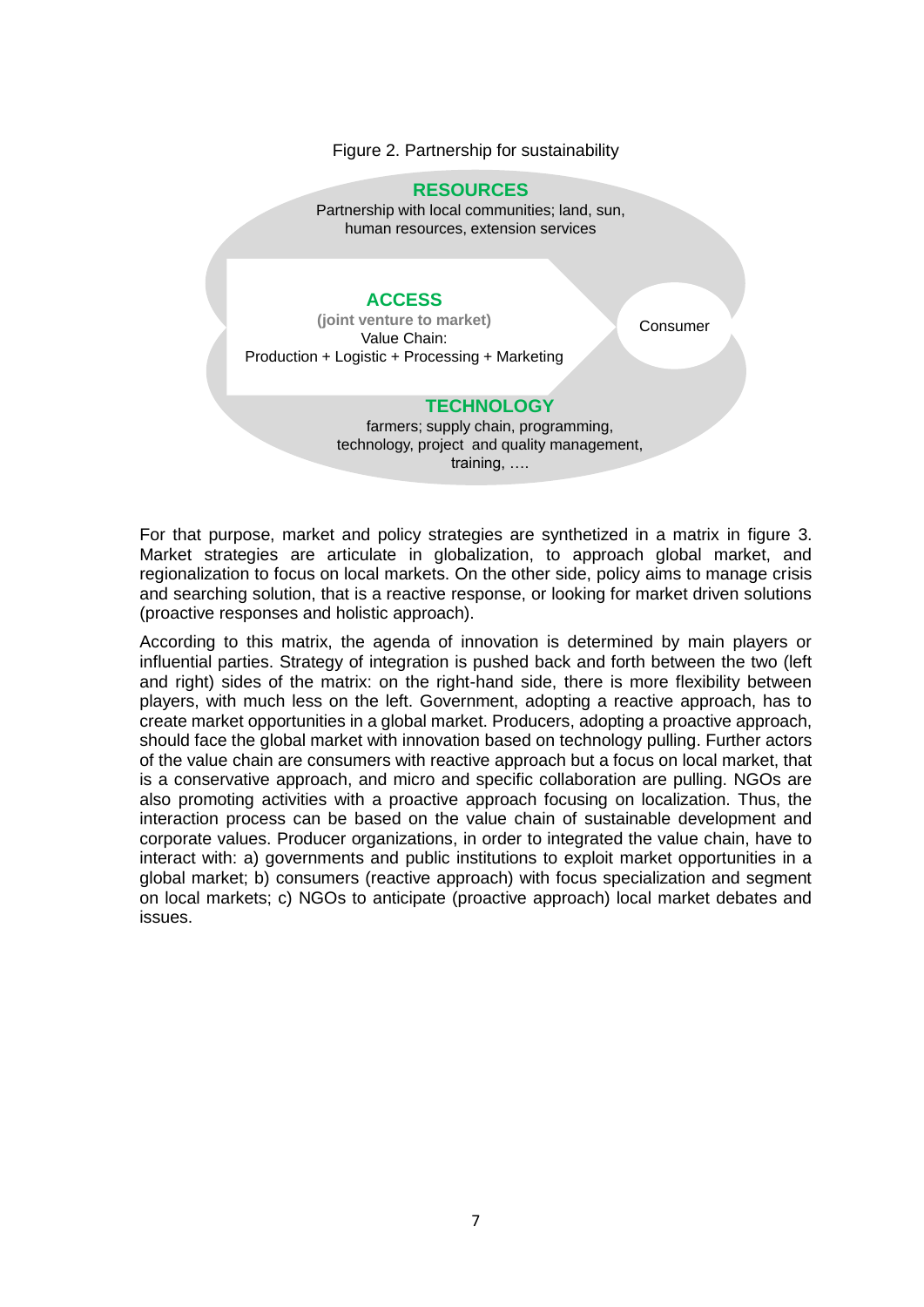Figure 3. Matrix of players of stainable development and interaction processes: value chain of sustainable development and corporate values



## **3.An empirical business model: from farming to agro-food park to organize a valuechain**

Agro-industrial parks or technopoles, also called agropole/agropolis, are shared facilities and services built explicitly for the processing of agricultural products. An agro-park is a structured community dedicated to the development of agrifood innovation, bringing together in one location, or in multiple nearby interrelated locations, the required elements for making innovation happen: agro-industries, research and training institutions, and related input and service providers. Thus, an agro-park has to fit in a network containing three strategic functions:

- Rural Transformation Centre: combining collection and storage of farmers products with rural development services
- Agro Production and Processing: combining production, processing, collection, R&D, trade and social functions. An Agropark delivers its products throughout the year as independent as possible from season and land
- Consolidation Centre: serves a metropolitan market in a consumer responsive way throughout the year. Seasonal products not available from local producers are being supplied from storage or by trade.

The proposed model of agropark is a synthesis of the Italian agri-food districts based on a territorial approach of local economy<sup>3</sup>. From an economical point of view, local growth models are identified by their production and transaction costs. The advantage of local production systems or districts should also be enlarged to include the spatial contiguity and the social and cultural characteristics of a region. Rationalizing the use of resource means reducing both production and market costs. The growth of systems operating on a

1

 $3$  case study of OECD for governance approach of urban-rural partnership : [https://www.oecd.org/regional/rural-urban-partnerships-an-integrated-approach-to-economic](https://www.oecd.org/regional/rural-urban-partnerships-an-integrated-approach-to-economic-development.htm)[development.htm](https://www.oecd.org/regional/rural-urban-partnerships-an-integrated-approach-to-economic-development.htm)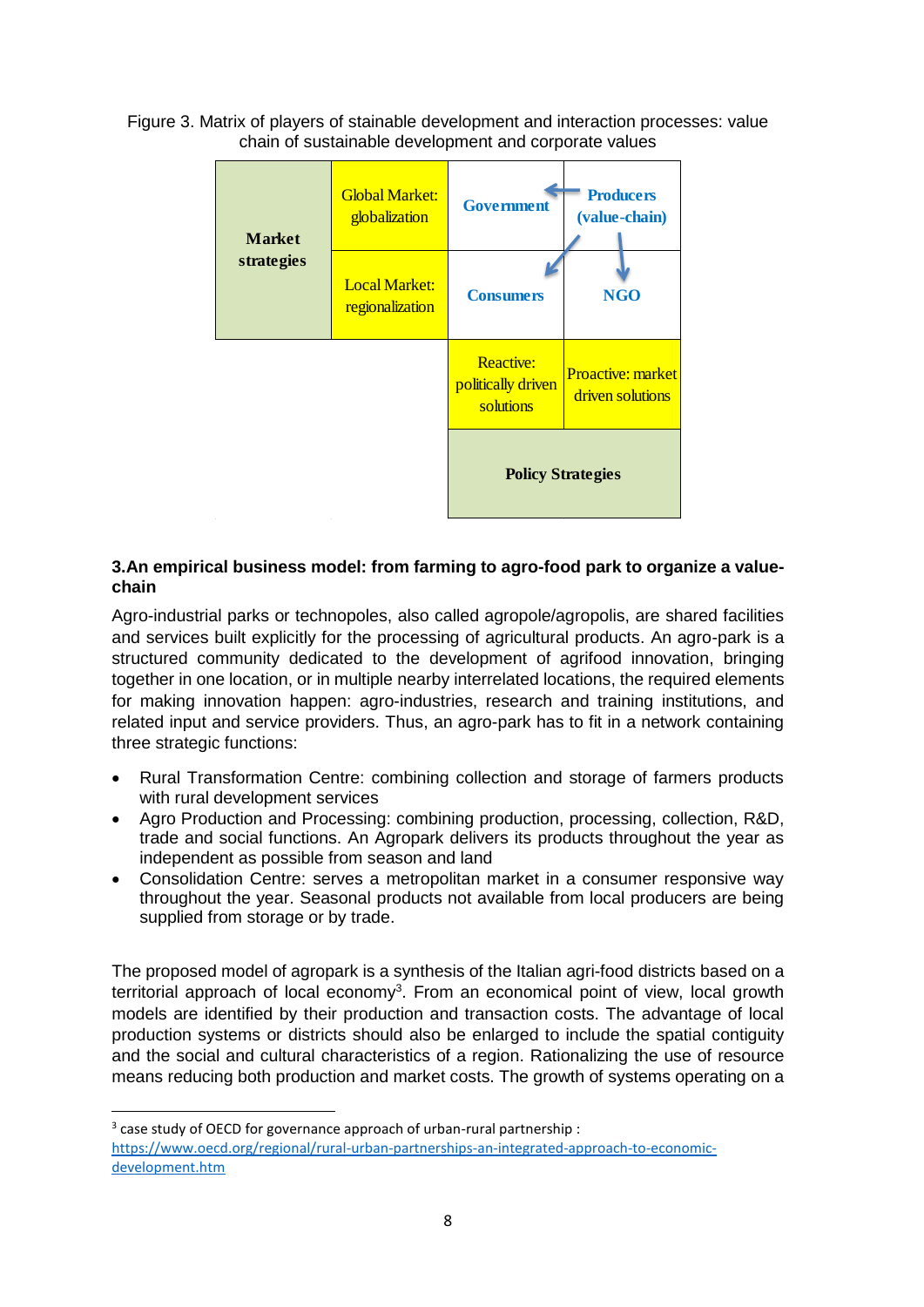regional basis is therefore conditioned by the economies of the surrounding environment which cannot be moved elsewhere.

### *3.1.The Italian experience of social farming: Cà Colonna*

Cà Colonna is an innovative agricultural start-up with a social vocation with the aim to integrate a sustainable agri-food supply chain with environmental and social role. For this purposes, Cà Colonna has organized an ecosystem of innovation (figure 4).

# **ECOSYSTEM OF INNOVATION** Cà Colonna Società agricola s.r.l. - - Innovative startuo with Social vocation Partner /member of: IFAMA - International Food and Agribusiness Management Association (www.ifama.org) Business@Biodiversity (Commissione Europea) usiness/index\_en.htm Global Forum of Agricultural Reserch - GFAR (FAO: http://www.gfar.net/) Carta di Cancun (2016) "Business and Biodiversity Pledge" del Segretariato della Convention CBD Convention on Biological Diversity (https://www. Forum Nazionale Agricoltura Sociale (http://www.forumagricolturasociale.it/) CeDRA Centro Divulgazione delle Ricerche Agroalimentari (Dip.Tecnologie Alimentari Università di Bologna) htt Accademia Nazionale di Agricoltura http://www.accademia-agricoltura.it/ **Presentation:** Commissione Europea DG ECFIN Unit L3 Financing of Climate Change: EIPP European Investment Project Portal: www.ec.europa.eu/eipp; https://ec **Certification** QC - Qualità Controllata - Regione Emilia-Romagna Certificazione INPS Rete del Lavoro agricolo di qualità Social agriculture Artusi's value-chain - CasArtusi (http://www.casartusi.it/it/societa-trasparente/) Organic and biosynamic

### Figure 4. Ecosystem of Innovation

Cà Colonna has realized investments to fine-tune agricultural production in an innovative way: recovery and reintroduction of biodiversity such as alimurgical herbs and ancient grains; land settlement with the introduction of precision agricultural mechanization and new techniques for the irrigation system.

Food products have been made from agricultural raw materials such as the ancient recipes of Artusi with the CasaArtusi officially approved for Italian restaurants in the world. In a single dish "culture" and "crops" are connected. Finally, vegetable products have been developed such as agri-snacks and agri-cosmetics with the aim of enhancing every part of the plant in order to reduce food waste.

The whole production is carried out in the social agricultural supply chain with the collaboration of social cooperatives of the Romagna area for the inclusion of people with fragility. The first disciplinary of agricultural-social production was drawn up. The challenge is then the extension of this project at national level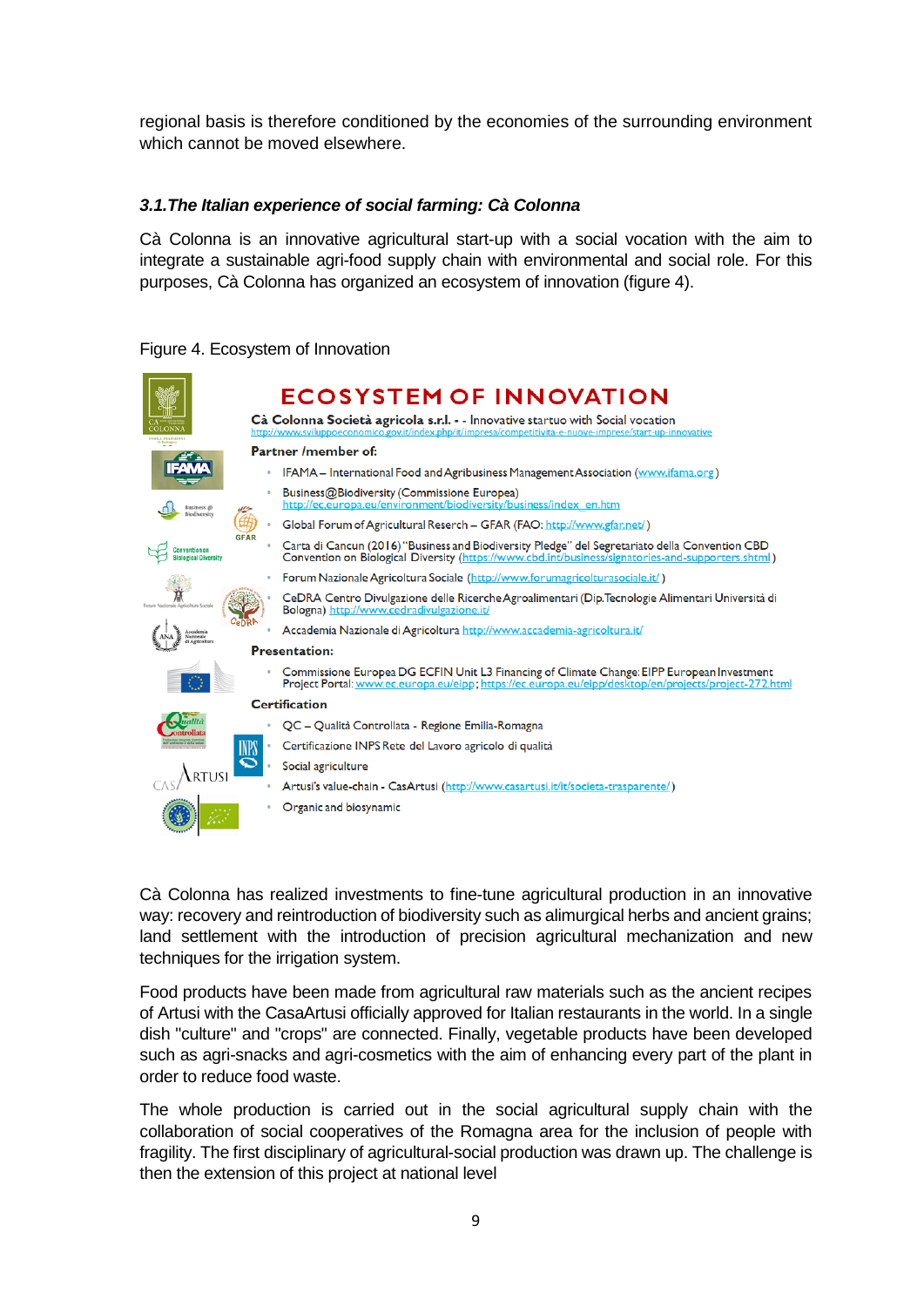**Figure 5. awards received.** *The sustainability leadership award is given to an operator who leads in various aspects of sustainability. The organisation should display overall leadership in sustainability and not be mastering a few areas. To be eligible, the food, ingredient, packaging or related firm should be able to demonstrate why it is a leader in various areas. Cà Colonna is a social farming enterprise that is integrating biodiversity into agri-food supply chains.*



# *3.2.The African experience of social farming: Texere*

The trend of global urbanisation is in full swing, with the last 100 years seeing remarkable change in attitudes to city life. In the past, urban living was an infrequent occurrence; for instance, in 1900 only 15% of the globe's population resided in cities. In 2008 over half of the world's population lived in urbanised conurbations (UN, 2014). The trend sees no end at least in the medium term as current projections suggest 60% of the world's population to be urban by 2030. In 2017, 26 of the 33 megacities were in developing countries. Developing countries will dominate the megacity scene over 2030, adding five of the six new megacities in the period. African megacities will lead population growth, reflecting its position as the last major continent to undergo urbanisation.

Using a Food Insecurity Risk Index (FIRI) as the outcome variable, the results confirm a significant negative impact of urban growth on food security at the country level (S.Szabo, 2015). Rapid urban growth and an increasing number of megacities imply that more food will have to be available to people who live in an environment that has traditionally been perceived as inappropriate for the local agriculture. Almost all urban dwellers are net buyers of food but not supplied by local small-scale farmers. In developing countries, on the other hand, access to food due to inadequate infrastructure can be a major problem.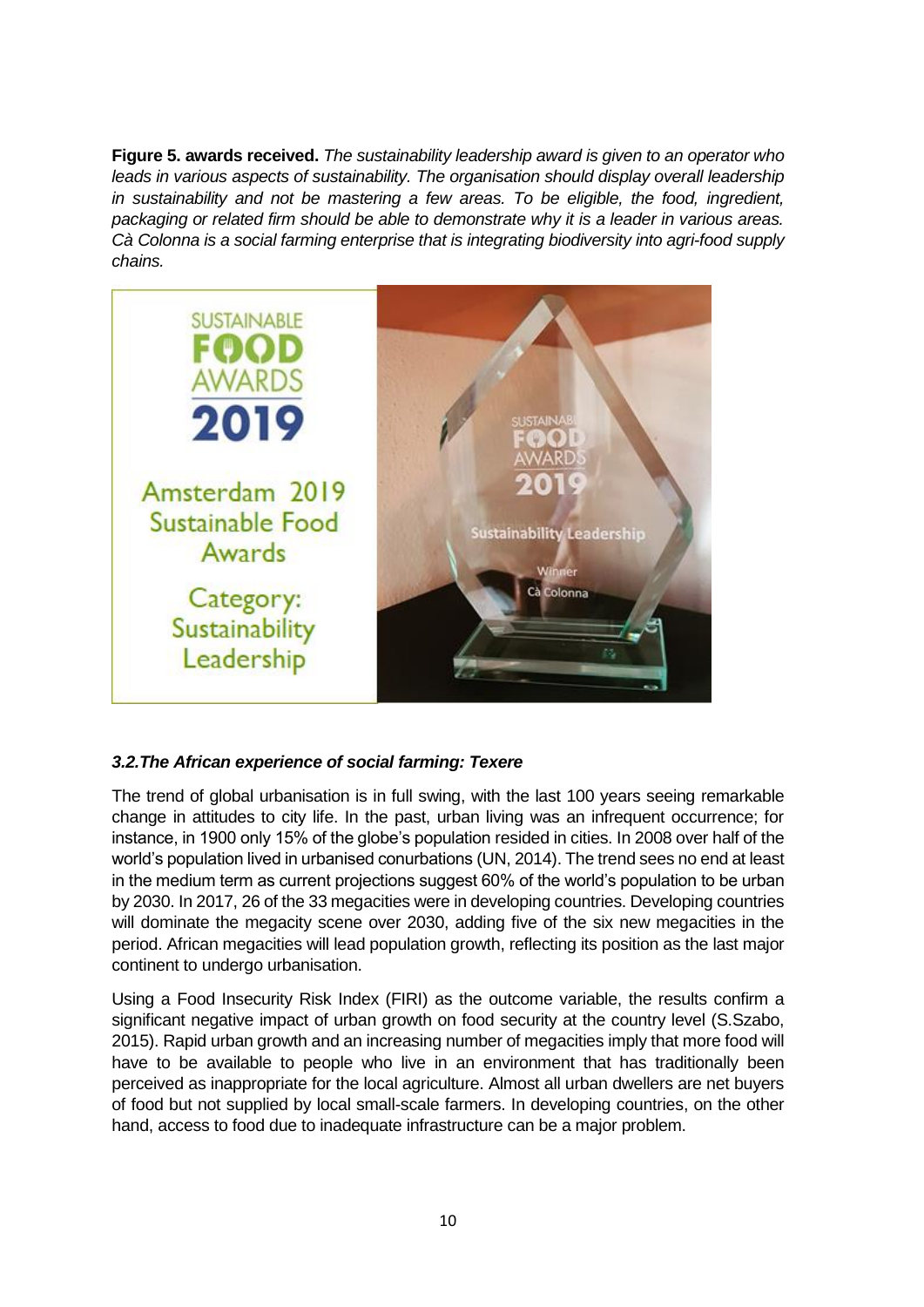Thus, the mission is to organize an integrated agrifood supply chains to guarantee food access. To achieve this goal, the supply chain has to be completely integrated in order to internalized the cost and protect them from the volatility of international markets.

The bottom-up approach was used by Texere, an Italian partnership with local players, in Kongo Central (DRC). It means that local actors participate in decision-making about the strategy and in the selection of the priorities to be pursued in their local area. The involvement of local actors includes the population, economic and social interest groups and representative public and private institutions. Texere conceives the local people as the best experts on the development of their territory. "The valuation of local skills and knowledge does not only boost the self-awareness of local people and changes their perception of the area in which they live, it also fosters innovative solutions and competitive advantage of valueadding activities, ultimately of the territory itself." (Lukesch & Schuh 2007).

The project of the agroindustrial platforms to be implanted at Lukula in Central Congo Province (Democratic Republic of Congo) was funded by the World Bank with a grant of 12 million dollars. The goal is to improve agro-industrial production in the Democratic Republic of the Congo. The Country, while expressing great agricultural potential, is however decidedly lacking in the organization of the integrated supply chain between agriculture and the final market, that is the urban area. On one hand, there is a traditional agricultural territory, and on the other an urban system with a strong growth but increasingly exposed to imports of food. This project will involve about 1,000 family farms and about 4.000 Ha in partnership with Texere

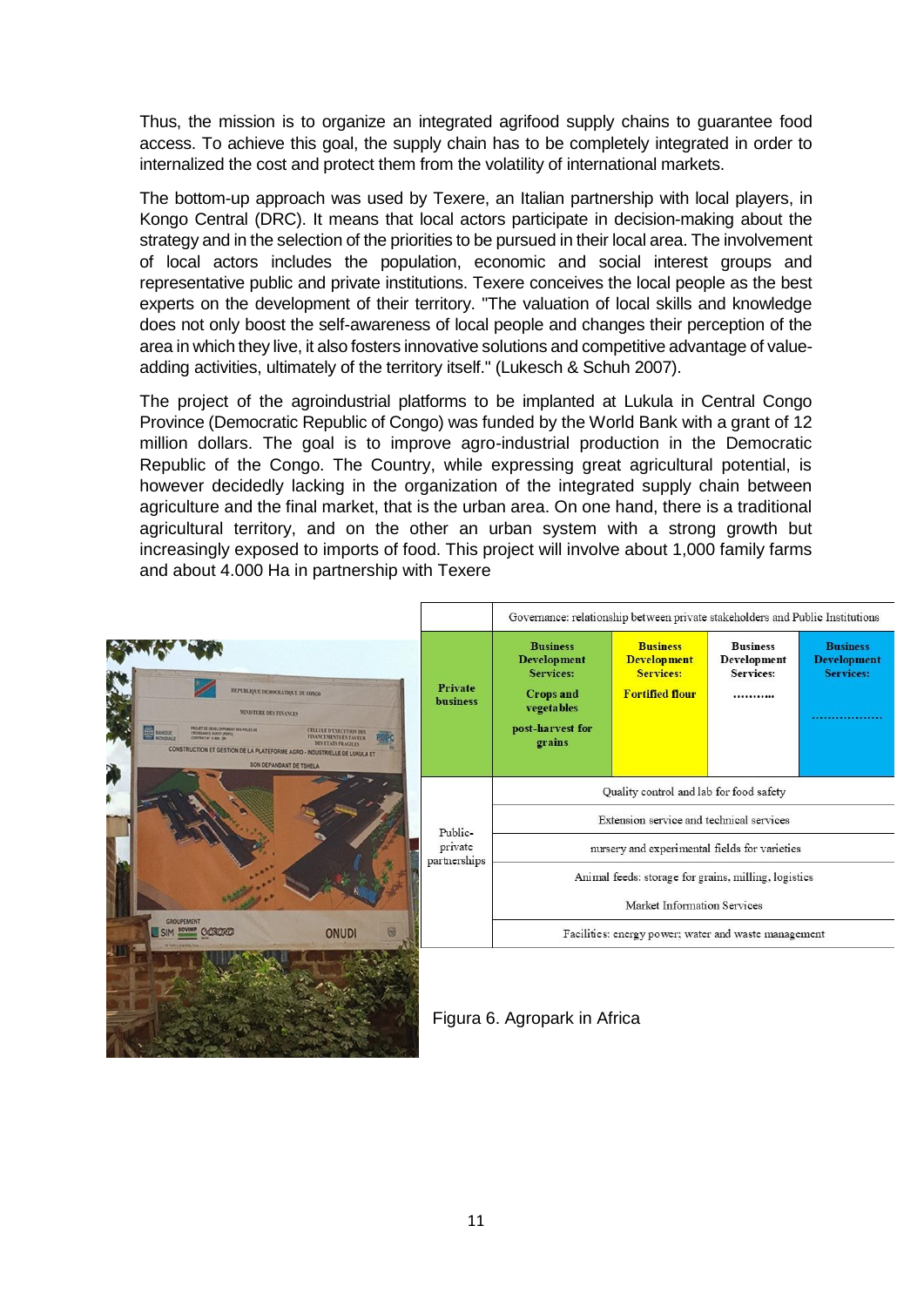The Italian group is in charge of restructuring the industrial plants (former "Société forestière Agrifor" Lemba-Lukula) and supplying the machinery to produce palm oil, cassava flour and peeled rice for the domestic market. The construction phase will last about one year, following which the group will undertake to manage the agro-industrial platform for further three years. During this period, the group will be in charge of ensuring: the operation of the plant, the maintenance of the platform, organizing the agricultural producers and the logistics of supplying a sales network with the processed products.

A further innovative aspect of the project is given by the procedure of the World Bank tender: the Italian partnership is responsible for the design of the plant, structural implementation but also management and organization of the entire food chain. Furthermore, to strengthen the relationship with the social territory, the grouping of companies involved the Diocese of Boma as an operating partner of the Company TexereCongo. To this end, the group will act as a contracting entity delegated on behalf of the Cellule d'Exécution des Financements des États Fragiles - CFEF. The CFEF is an operational structure of the Ministry of Finance of the DRC.



#### **Literature**

- *Bagnara G.L., 1995. Endowed Areas and Spatial Organization: Analisys of Agri-food Production in Emilia-Romagna. Proceedings of the 40th Seminar of the European Association of Agricultural Economists "The Regional Dimension in Agricultural Economics and Policies" Ed.F.Sotte & R.Zanoli, Univ. of Ancona & RAISA: 55-74.*
- *Bagnara D., Bagnara G.L., Santaniello V., 1996. Role and value of international germplasm collections in the Italian durum wheat programs. International Simposium on "The Economics of Valuation and Conservation of Genetic Resources for Agriculture", Rome, May 13-15.*
- *Bagnara G.L., Guidi G., 2012. Value of agrifood chain: a comparative financial analysis of cooperatives with capital businesses (working paper). International Conference on cooperative systems 2012: The contribution of cooperatives to the sustainable development of local economic circuit. EURAC*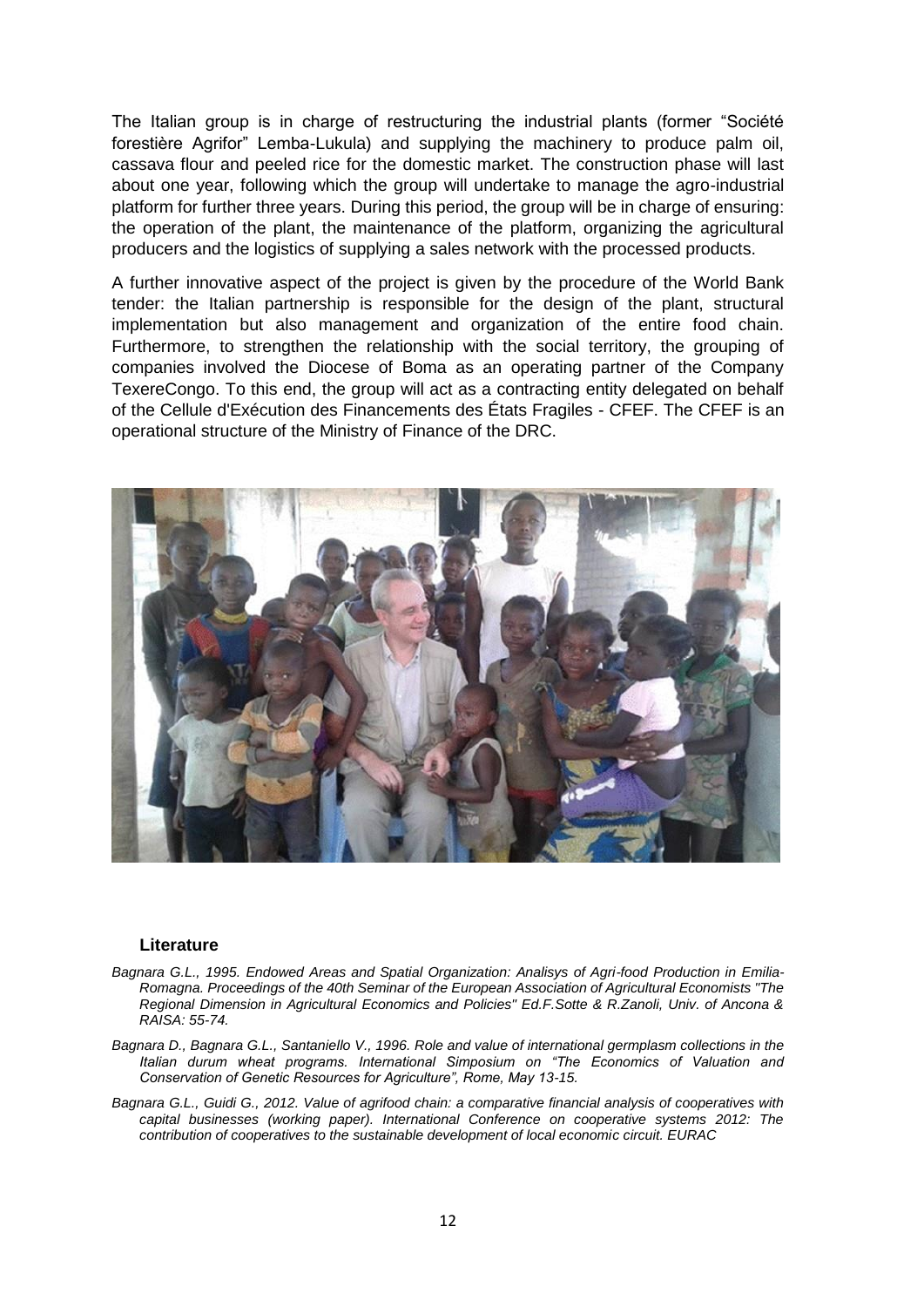- *Beisheim M., 2015. Reviewing the Post-2015 Sustainable Development Goals and Partnerships - A Proposal*  for a Multi-level Review at the High-level Political Forum. SWP Research Paper Stiftung Wissenschaft *und Politik German Institute for International and Security Affairs.*
- *Blonk H., Scholten J., Broekema R., 2010. Measuring the sustainability performance of agro-food chain initiatives. Gouda, Blonk Milieu Advies BV.*
- *Ceccarelli S., 2014. GM Crops, Organic Agriculture and Breeding for Sustainability. Sustainability, 6, 4273- 4286.*
- *COP 13. Thirteenth meeting of the Conference of the Parties to the Convention on Biological Diversity. Mainstreaming Agrobiodiversity in Sustainable Food Systems. Convention on biological Diversity, Bioversity international. Mexico, 2016.*
- *De Smedt P., 2009. Impact Assessment practice to support sustainable policy measures in Europe. AgSAP Conference: Integrated Assessment of Agriculture and Sustainable Development - Setting the Agenda for Science and Policy. The Netherlands.*
- *EU Business@Biodiversity Platform[. http://ec.europa.eu/environment/biodiversity/business/index\\_en.htm](http://ec.europa.eu/environment/biodiversity/business/index_en.htm)*
- *FAO-CFS - COMMITTEE ON WORLD FOOD SECURITY, 2014. Principles for responsible investments in agriculture and food systems. Rome, Making a Difference in Food Security and Nutrition, October 13-18.*
- *Ford Runge, C., Bagnara, G.L., Jackson, L.A. (2001), Differing U.S. and European perspectives on GMOs: political, economic and cultural issues. The Estey Centre Journal of International Law and Trade Policy, 2 (2), 221-234*
- *Genier C., Stamp M., Pfitzer M., 2008. Corporate Social Responsibility in the Agrifood Sector: Harnessing Innovation for Sustainable Development. FSG Social Impact Advisors, Working Paper (FAO)*
- *Giovannucci D., Scherr S., Nierenberg D., Hebebrand C., Shapiro J., Milder J., Wheeler K., 2012. Food and Agriculture: the future of sustainability. A strategic input to the Sustainable Development in the 21st Century (SD21) project. New York: United Nations Department of Economic and Social Affairs, Division for Sustainable Development*
- *High Level Forum for a Better Functioning Food Supply Chain. 2012. European Commission DG Enterprise and Industry.*
- *Heikkurinen Pasi, L. Jalkanen, K. Järvelä, M. Järvinen, J.-M. Katajajuuri, L. Koistinen, J. Kotro, J. Mäkelä, H.- L. Pesonen, I. Riipi, K.-M. Ulvila, S. Forsman-Hugg. 2012. Corporate Responsibility in the Food Chain: The Criteria and Indicators.*
- *IAASTD- International Assessment of Agricultural Knowledge, Science and Technology for Development, 2009. Agriculture at a Crossroads. Global Report. FAO.*
- *IPES-Food. 2016. From uniformity to diversity: a paradigm shift from industrial agriculture to diversified agroecological systems. International Panel of Experts on Sustainable Food systems.*
- *Leea J., Gereffia G., Beauvaisc J., 2012. Global value chains and agrifood standards: Challenges and possibilities for smallholders in developing countries. PNAS: vol.109, no. 31.*
- *Mainstreaming Agrobiodiversity in Sustainable Food Systems: Scientific Foundations for an Agrobiodiversity Index. Bioversity International, Rome, Italy, 2016*
- *Mancini L., 2010. Food Habits and Environmental Impact: An Assessment of the Natural Resource Demand in Three Agri-Food Systems. PhD Dissertation.*
- *Martens Jens, 2014. Working Paper: Corporate Influence on the Business and Human Rights Agenda of the United Nations. Global Policy Forum*
- *Martin A., 2013. The European Innovation Partnership (EIP): networks as drivers for innovation in agriculture. Analysis No. 65.*
- *Mukazi Picard F., 2014. Towards Economically Fair, Ecologically Viable and Socially Responsible Investments - IISD Commentary on the new Principles for Responsible Investment in Agriculture and Food Systems of the United Nations. The International Institute for Sustainable Development.*
- *Pahl-Wostl C., 2009. The role of models in supporting processes of change towards sustainable resource governance. AgSAP Conference: Integrated Assessment of Agriculture and Sustainable Development - Setting the Agenda for Science and Policy. The Netherlands.*
- *Palpacuer F., Tozanli S., 2008. Changing governance patterns in European food chains: the rise of a new divide between global players and regional producers. European Commission report "Study on Competition and Concentration in the Agro-food Sector".*